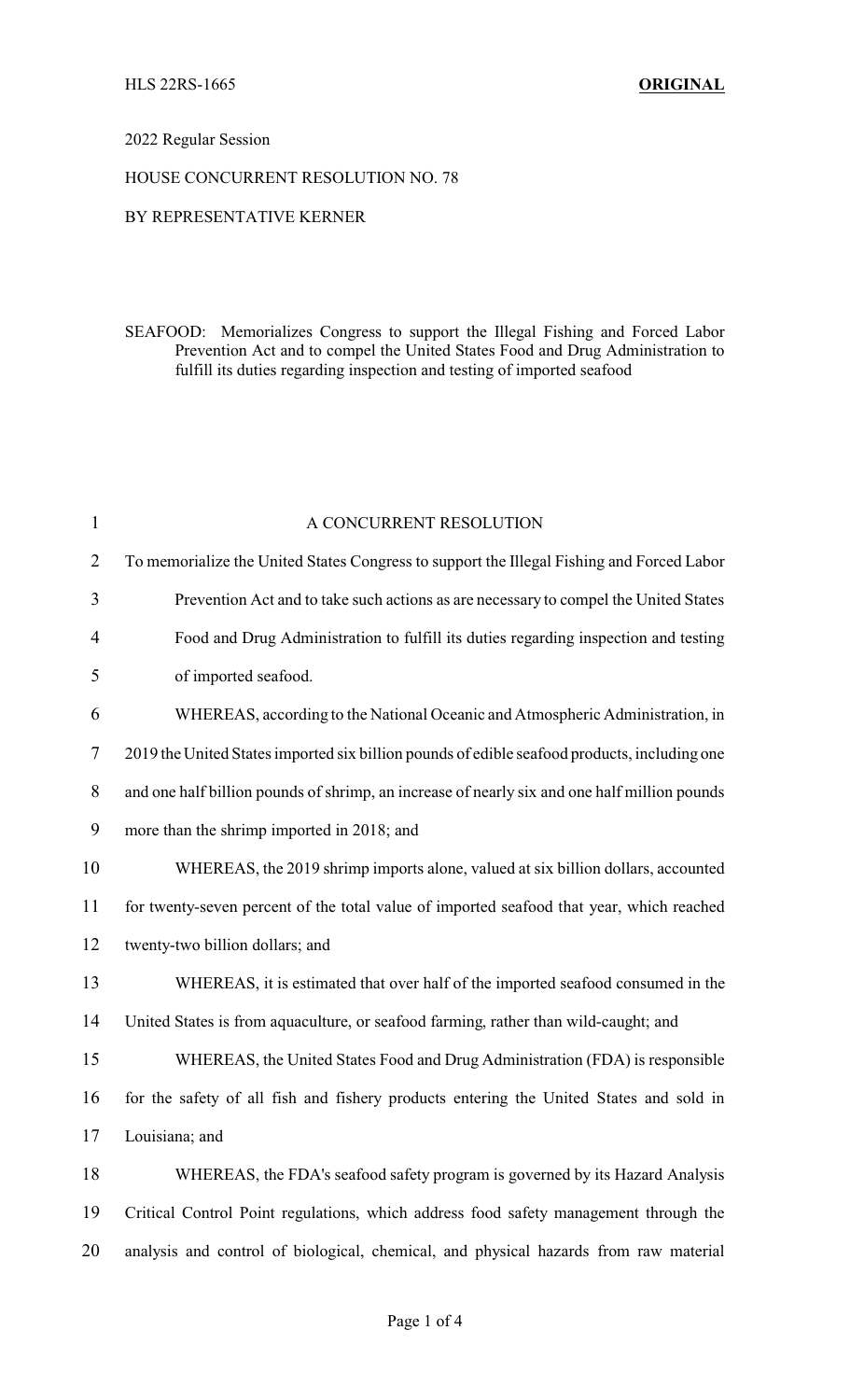production, procurement and handling, to manufacturing, distribution, and consumption of the finished product; and WHEREAS, FDA regulations are supposed to measure compliance for imported seafood with inspections of foreign processing facilities, sampling of seafood offered for import into the United States, domestic surveillance sampling of imported products, inspections of seafood importers, foreign country program assessments, and the use of information from foreign partners and FDA overseas offices; and WHEREAS, in 2011 the FDA was only inspecting two percent of the seafood imported into the United States; and WHEREAS, unfortunately 2011 is the last year for which data regarding the percentage of imports inspected is available due to a lack of transparency and inadequate assessment measures; and WHEREAS, in 2011 the Government Accountability Office (GAO) noted that the FDA's assessments of foreign aquaculture operations was limited by the FDA's lack of procedures, criteria, and standards; and ten years later, a 2021 GAO report found that the agency was failing to monitor the effectiveness of its own enforcement policies and procedures; and WHEREAS, in contrast, the European Union regularly conducts physical checks of approximately twenty percent of all imported fish products that are fresh, frozen, dry, salted, or hermetically sealed, and for certain fishery products, physical checks are conducted on approximately fifty percent of imports; and 22 WHEREAS, the Louisiana State University School of Renewable Natural Resources published a 2020 paper titled "Determination of Sulfite and Antimicrobial Residue in Imported Shrimp to the USA", which presented findings from a study of shrimp imported from India, Thailand, Indonesia, Vietnam, China, Bangladesh, and Ecuador and purchased 26 from retail stores in Baton Rouge, Louisiana; and WHEREAS, a screening of these shrimp for sulfites and residues from antimicrobial drugs found the following: (1) five percent of the shrimp contained malachite green, (2) seven percent contained oxytetracycline, (3) seventeen percent contained fluoroquinolone,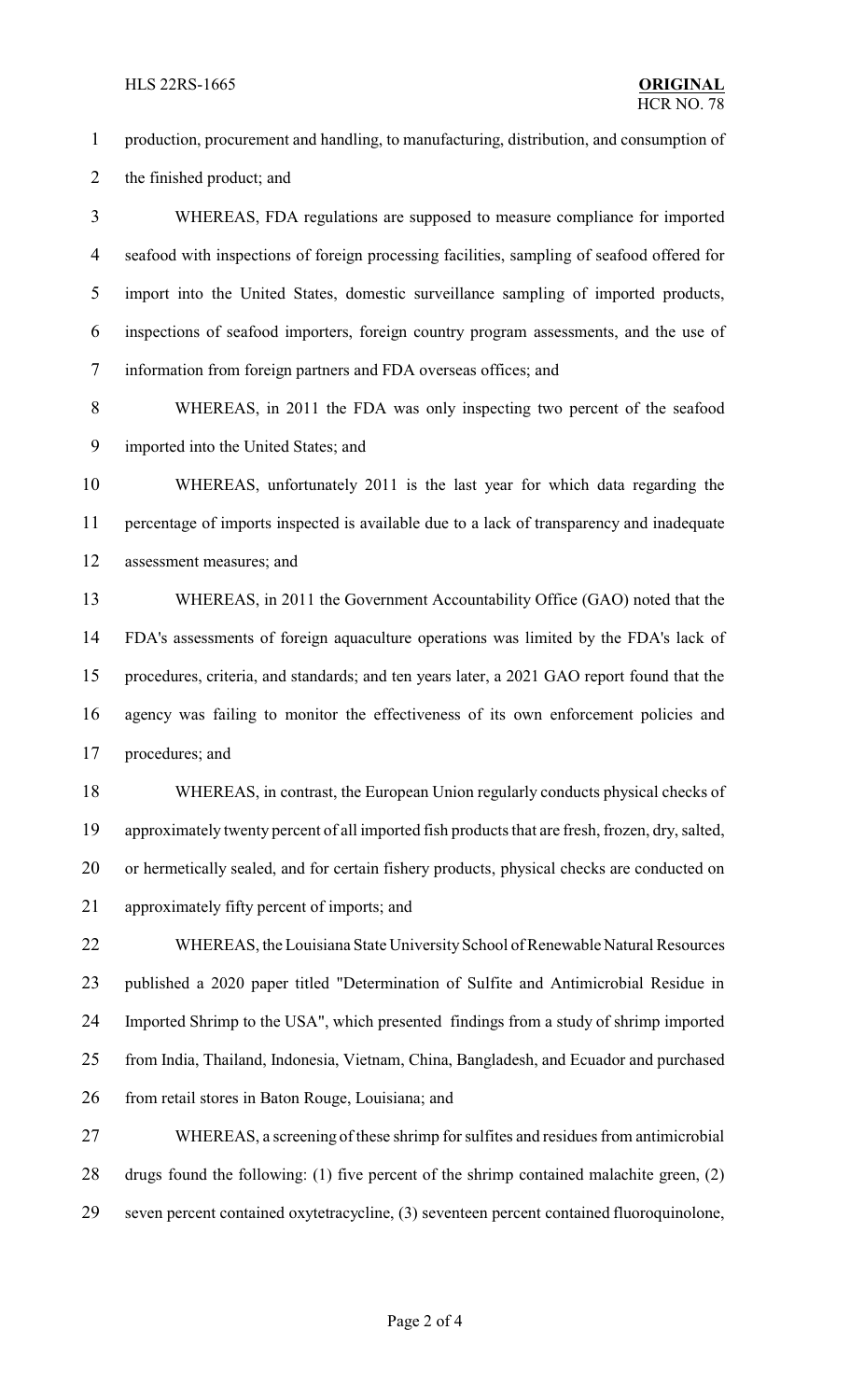and (4) seventy percent contained nitrofurantoin, all of which have been banned by the FDA in domestic aquaculture operations; and WHEREAS, although the FDA requires that food products exposed to sulfites must include a label with a statement about the presence of sulfites, of the forty-three percent of 5 these locally purchased shrimp found to contain sulfites, not one package complied with this labeling requirement; and WHEREAS, the drug and sulfite residues included in this screening can be harmful to human health during both handling and consumption and have been known to cause all of the following: liver damage and tumors, reproductive abnormalities, cardiac arrhythmia, renal failure, hemolysis, asthma attacks, and allergic reactions; and WHEREAS, the results of this studyconfirm that existing screeningand enforcement measures for imported seafood are insufficient; whatever the percentage of imports inspected may be, seafood is currently being imported that contains unsafe substances that put American consumers at risk; and WHEREAS, because imported seafood is not held to the same standards as domestic seafood, domestic fishing industries are put at a distinct and significant disadvantage commercially; and WHEREAS, according to the Louisiana Department of Wildlife and Fisheries, the average value of Louisiana shrimp fell from three dollars and eighty cents per pound in 1980 to one dollar fifty cents per pound in 2017; and WHEREAS, this unfair competition allows foreign competitors to flood the United States market with seafood harvested under intensive farming practices using antimicrobial drugs, while devastating local industries and the coastal communities built around them; and WHEREAS, proposed federal legislation cosponsored by Representative Garret Graves of Louisiana titled the Illegal Fishing and Forced Labor Prevention Act, originally 26 filed as H.R. 3075 and as incorporated into H.R. 4521 of the 117<sup>th</sup> Congress, seeks to combat illegal, unreported, and unregulated fishing practices in the international seafood supply chain which contribute to the foregoing inadequacies; and WHEREAS, the proposed legislation seeks to enhance monitoring, inspection, data

collection, labeling, and transparency related to imported seafood; to improve the ability of